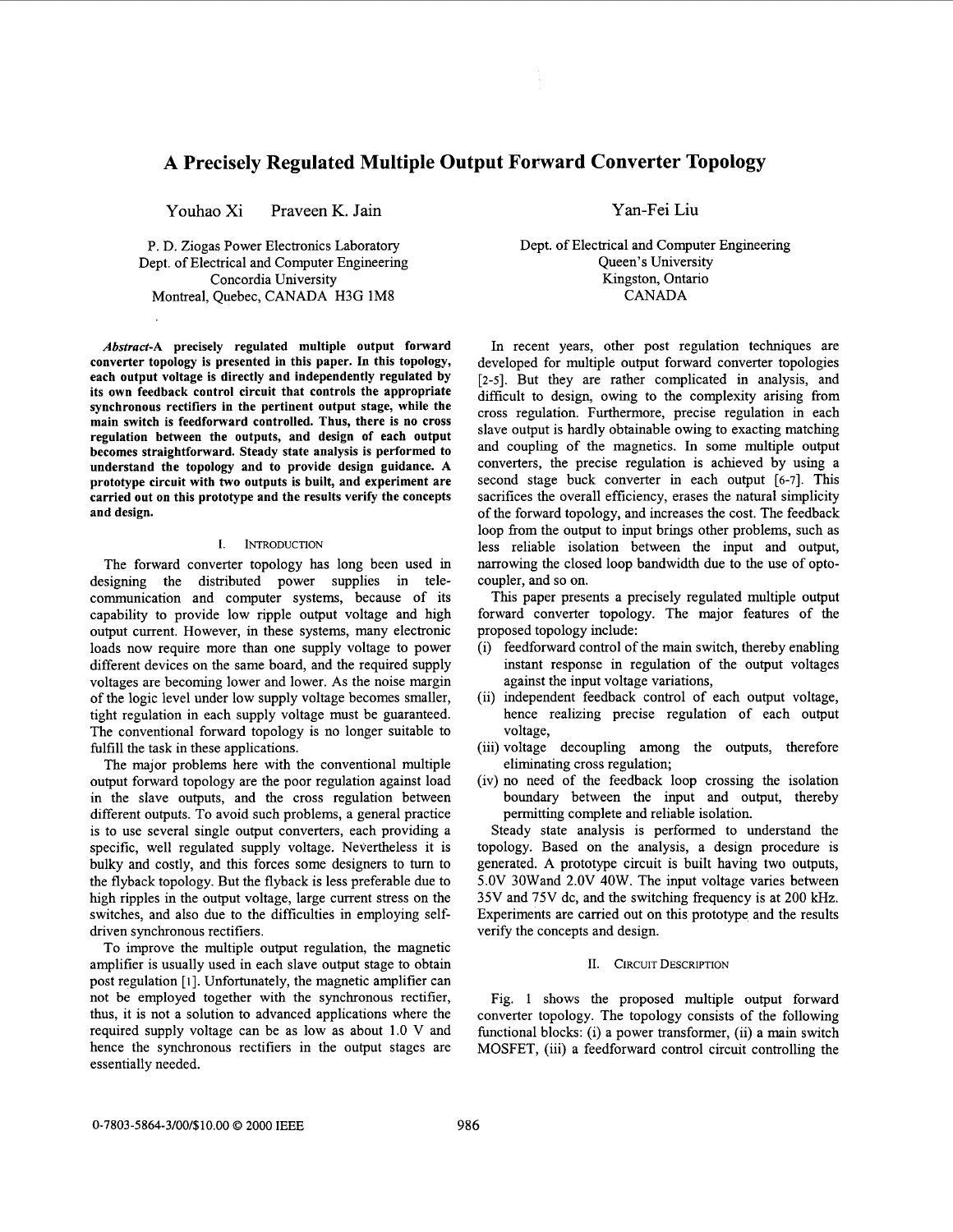<span id="page-1-0"></span>main switch  $S_{main}$ , and (iv) multiple output sub-circuits on the secondary side of the power transformer.

All the output sub-circuits have identical structures. For the  $k^{\prime\prime}$  output, where k is any of the outputs, it consists of the following functional blocks: (i) a secondary order output filter comprised of  $L_{ok}$  and  $C_{ok}$ , (ii) two synchronous rectifier (SR) MOSFET switches,  $SR_{k1}$  and  $SR_{k2}$ , (iii) a small voltage decoupling inductor  $L_{sk}$ , and (iv) a feedback control circuit producing PWM for the bottom SR, namely *sRk2.* 



**Fig. 1** The **proposed precisely regulated multiple output forward converter topology.** 



111. **OPERATING PRINCIPLE AND STEADY STATE ANALYSIS** 

Fig. 2 shows key waveforms of the steady state operation of a two output converter of the proposed topology in Fig. 1. It can easily be extended to more outputs operation.

The main switch is feedforward controlled, and its gating signal is exclusively determined by the input voltage. During operation, the main switch has only two states, ON and OFF. However, every output circuit goes through five basic intervals in each switching frequency. The first three intervals happen during  $S_{main}$  is ON, and the rest two during *Smuin* is OFF.

The following assumptions are made to perform the steady state analysis for the  $k^{th}$  output:

- (i) The input and output dc voltage is at constant values,  $V_d$ and  $V_{ok}$ , respectively,
- (ii) The load draws constant output current,  $I_{ok}$ ,
- (iii) The switching frequency is  $f_s$ .
- (iv) The output inductors are in continuing conduction mode,
- (v) The components have linear properties,
- (vi) The leakage inductance of *T,* is ignored,
- (vii) Each pair  $L_{ok}$  and  $C_{ok}$  make an ideal output filter. The analysis will be made on the  $k<sup>th</sup>$  output circuit.
- *A. Main Switch ON*

As soon as *Smuin* is ON, the top SR MOSFET in each output circuit is also turned on, as it is driven by the corresponding transformer winding. Thus, the duty ratio of the top SR in each output is *D.* While *Smuin* is ON, each output circuit undergoes the following three intervals.

### *I) Interval 1*

At the beginning of this interval,  $SR_{k1}$  is turned on, and *SRk2* is OFF. Due to the series voltage decoupling inductor  $L_{sk}$ , the current  $i_{sk}$  that flows through  $SR_{k1}$  can only rise gradually from zero.

As the current through the output inductor is nearly constant, the body diode of  $SR_{k2}$  is forced to conduct when  $i_{sk}$ is rising. Then, *Lsk* will see a constant voltage that is the induced secondary voltage on the related winding. Therefore, *isk* is governed by through the output in<br>diode of  $SR_{k2}$  is forced to<br>*k* will see a constant ve<br>voltage on the related wi<br> $i_{sk}(t) = \frac{N_{sk} V_d}{N_p L_{sk}} (t - t_1)$ 

$$
i_{sk}(t) = \frac{N_{sk}V_d}{N_p L_{sk}}(t - t_1)
$$
 (1)

This interval completes when *isk* reaches the value of the current flowing through  $L_{ok}$ , which is approximately the  $k^m$ output current  $I_{ok}$ . Thus, the duration of this interval as a fraction of a switching period is determined by

$$
\Delta_{1k} = \frac{N_p f_s L_{sk}}{N_{sk} V_d} I_{ok} \tag{2}
$$

**Fig. 2 Key waveforms** of **a** *two* **output converter of the proposed topology.**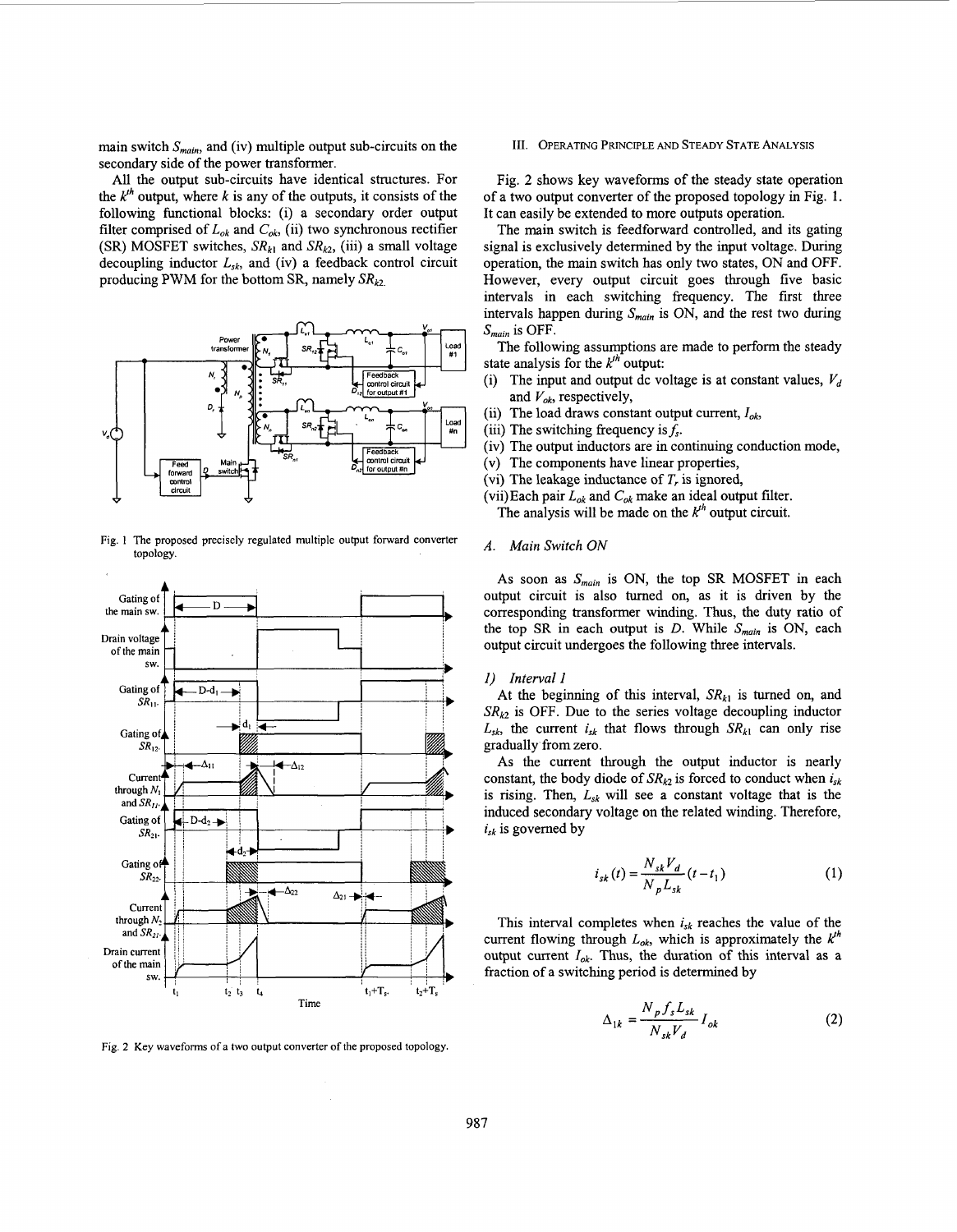#### *2) Interval 2*

At the beginning of this interval,  $i_{sk}$  reaches  $I_{ok}$ , the body diode *SRk2* becomes reverse biased, the total output inductor current now flows through  $SR_{k1}$ , and the power is transferred from the input to the load as in a conventional forward converter.

This interval terminates when  $SR_{k2}$  is turned on at some time near the end of the ON period of the feedforward controlled  $SR_{k1}$  in order to regulate the output voltage.

The duration of this interval is determined by  $(D-\Delta_{1k}-d_k)$ , where  $d_k$  is the duration of the next interval, the mutual conduction period of both SRs.

# *3*) *Interval 3* (*t<sub>3</sub> to t<sub>4</sub>)*

Commanded by the feedback control circuit to regulate the output voltage, *SRk2* will turn on at some time near the end of the ON period of  $SR_{k1}$ , say at a time ahead of the end of *D* by  $d_k$ . The mutual conduction of both SRs makes a short circuit, and this reduces the effective duty ratio of the top SR. Particularly, for Output #1, the effective duty ratio reduction is  $d_1$ , and for Output #2 it is  $d_2$ . Thus, the effective duty ratio for the  $k^{\prime n}$  output is:

$$
D_{\text{eff}\_\,k} = D - d_k \tag{3}
$$

where *D* is the duty ratio of the main switch commanded by the feedforward control circuit.

In spite of this short circuit, the voltage cross the winding of the power transformer *T,* does not collapse thanks to the decoupling inductor  $L_{sk}$ —it simply decouples this short circuit state from the pertinent winding, eliminating the cross regulation between different outputs. Because *Lsk* now sees the total voltage of the pertinent secondary voltage, the current through the inductor as well as the pertinent winding will rise linearly, as given by

$$
i_{sk}(t) = \frac{N_{sk}}{N_p} \frac{V_d}{L_{sk}} (t - \frac{D - d_k}{f_s}) + I_{ok}
$$
 (4)

where  $I_{ok}$  is the load power of the  $k^{th}$  output.

At the end of this interval,  $i_{sk}$  reaches a peak value given by

$$
I_{peak} = I_{ok} + \frac{N_{sk}}{N_p} \frac{V_d}{L_{sk}} \frac{d_k}{f_s}
$$
 (5)

# *B. Main Switch OFF*

# *I) Interval 4*

When *S<sub>main</sub>* is turned off by the feedforward control circuit, the voltage polarity of each windings of the power transformer reverses. Thus, the top SR in each output circuit is also turned off.

However, the current in  $L_{sk}$  can not stop flowing

instantaneously, and the body diode of the top SR  $(SR_{k_1})$  is forced to conduct the residual current in  $L_{sk}$ . This causes  $L_{sk}$ sees a negative voltage induced on its pertinent winding, and the current through *Lsk* start to decrease linearly.

Assume the resetting winding of Tr has the same number of turns as does the primary winding, then the current through *Lsk* is governed by

$$
i_{sk}(t) = I_{peak} - \frac{N_{sk}}{N_p} \frac{V_d}{L_{sk}} (t - \frac{D}{f_s})
$$
 (6)

This interval finishes when the residual current drops to zero, and the duration of this interval can be easily found to be  $\Delta_{1k} = (\Delta_{2k} + d_k)$ .

# *2) Interval 5*

This is the last interval of one switching cycle. During this interval, the bottom SR is in freewheeling of the output inductor current, the same as in a conventional forward converter. Obviously, the duration of this interval is *(1-D-* $\Delta_1 + d_k$ 

#### C. *Characteristics of the Steady States Operation*

Each output circuit can be represented by the Thevenin equivalent circuit. Thus, the output voltage is determined by

$$
V_{ok} = V_k - R_{sk} I_{ok} \tag{7}
$$

where  $V_k$  and  $R_{sk}$  are the Thevenin equivalent source voltage and resistance, respectively, of the the  $k<sup>th</sup>$  output circuit, and

$$
V_{k} = \frac{N_{k}}{N_{p}} V_{d} (D - d_{k} - \Delta_{1k})
$$
 (8)

where  $k = 1, 2, ...$ n.

From (7) and (8), it is seen that, if the feedforward control circuit is programmed properly to generate required *D,* the output voltage can be regulated at reduced load by modulating  $d_k$ , or the overlap interval of the pair of SRs. Solving from  $(2)$ ,  $(7)$  and  $(8)$ , it is found that,

$$
d_k = D - \frac{N_p V_o}{N_{sk} V_d} - \frac{N_p (f_s L_s + R_{sk})}{N_{sk} V_d} I_{ok}
$$
(9)

As seen from *(5),* the peak current in the circuit increases with  $d_k$ , or the short circuit interval, and so do the conduction losses. In order to limit the conduction losses, it is expected that  $d_k$  shall be as small as possible.

As seen from (9), for a given input voltage or *D,* the maximum  $d_k$  results from no load conditions, while the minimum  $d_k$  takes place at full load conditions. as the load current *Iok* decreases. Thus, to minimize the conduction losses, the optimal design is to set  $d_k$  to be zero at full load.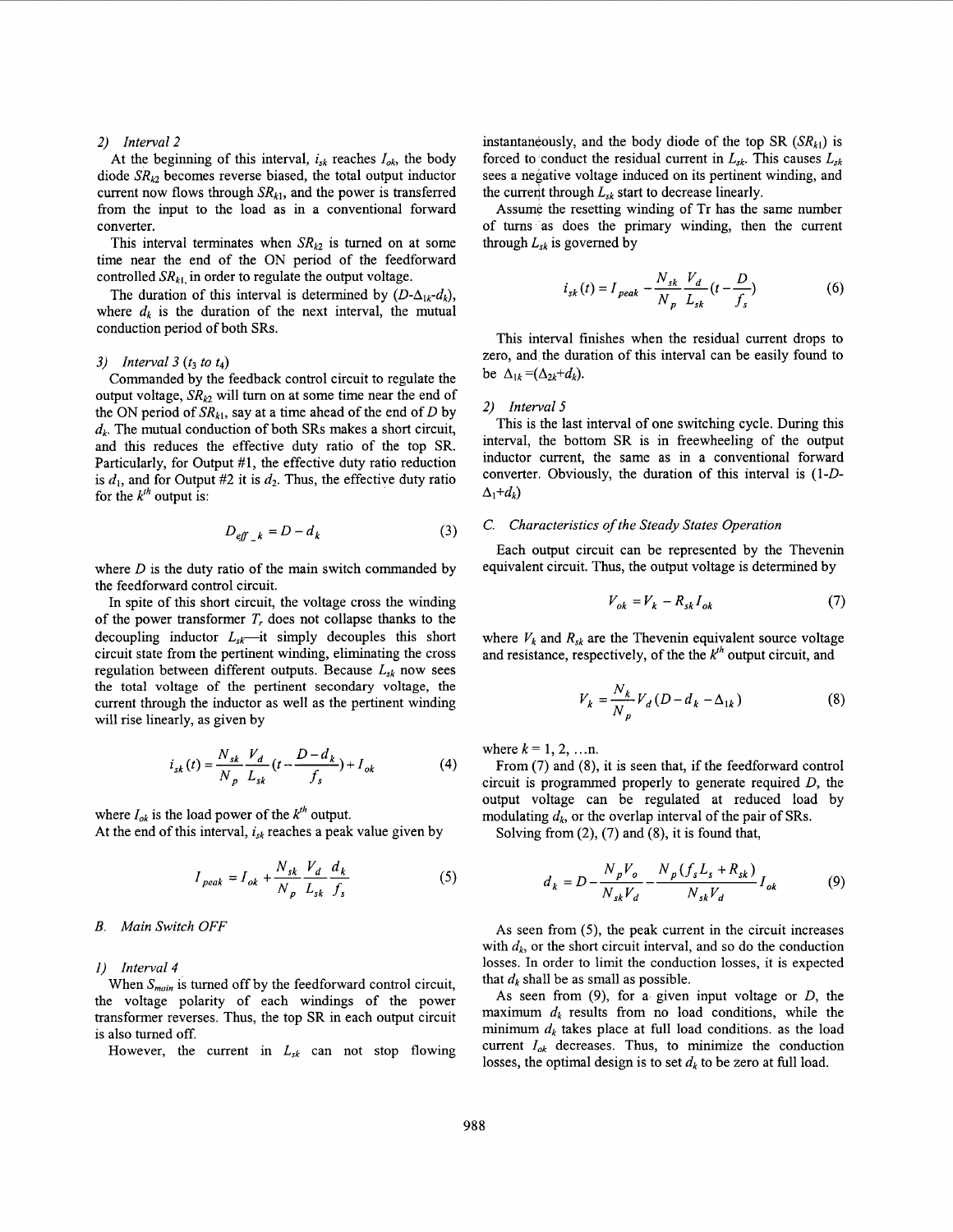Equation (9) also shows that, at reduced load, the short circuit interval  $d_k$  increases with the equivalent source resistance. Thus, to limit this short circuit interval, use low  $R_{DS(on)}$  switches for  $S_{main}$  and SRs, optimize the magnetics and the circuit layout.

Fig. 3 shows the effective duty ratio reduction by the short circuit interval as functions of different parameters in the 5V 30W output circuit of the prototype converter.

On the other hand, the rms current through a component is determined by

$$
I_{rms} = \sqrt{f_s \int_0^{t/f_s} i^2 dt}
$$
 (10)





**b.** The maximum duty ratio reduction vs. equivalent resistance  $R_{sk}$ .

Fig. 3 The effective duty ratio reduction by mutual conduction of the pair SRs vs. the load condition, decoupling inductor, and Thevenin equivalent source resistance in the **5V** output of the prototype circuit. *P,=O* to 30 **W,f;=ZOOkHz.** 

where *i* is the instant current through the component.

By investigating the current in each interval, the rms current can be obtained. Fig summarizes the properties of the rms current in both top and bottom SRs as functions of the load current *Iok,* equivalent source resistance *Rsk,* and the decoupling inductor *Lsk,* in the 2V **40W** output circuit of the prototype converter.

All these curves show that, when the circuit is designed properly, the short circuit interval can be limited, and independent regulation can be achieved, and excessive rms current or conduction losses cane be prevented fiom occurring.



a. RMS currents both SRs vs. load current and the equivalent resistance  $R_{sk}$ a. Reduction of the effective duty ratio vs. load level.<br>in the 2V 40W output circuit. *L<sub>3k</sub>*=1.65 µH, V<sub>d</sub>=50V, f<sub>3</sub>=200kHz.



- b. RMS currents both SRs vs. load current and the decoupling inductor *Lsk* in the 2V 40W output circuit.  $R_{sk}=0.05 \Omega$ ,  $V_d=50V$ ,  $f_s=200kHz$ .
- [Fig.](#page-4-0) **4** (to be continued) **The** rms current through the **2V** output circuit of the prototype circuit as functions of the load condition, decoupling inductor, and Thevenin equivalent source resistance.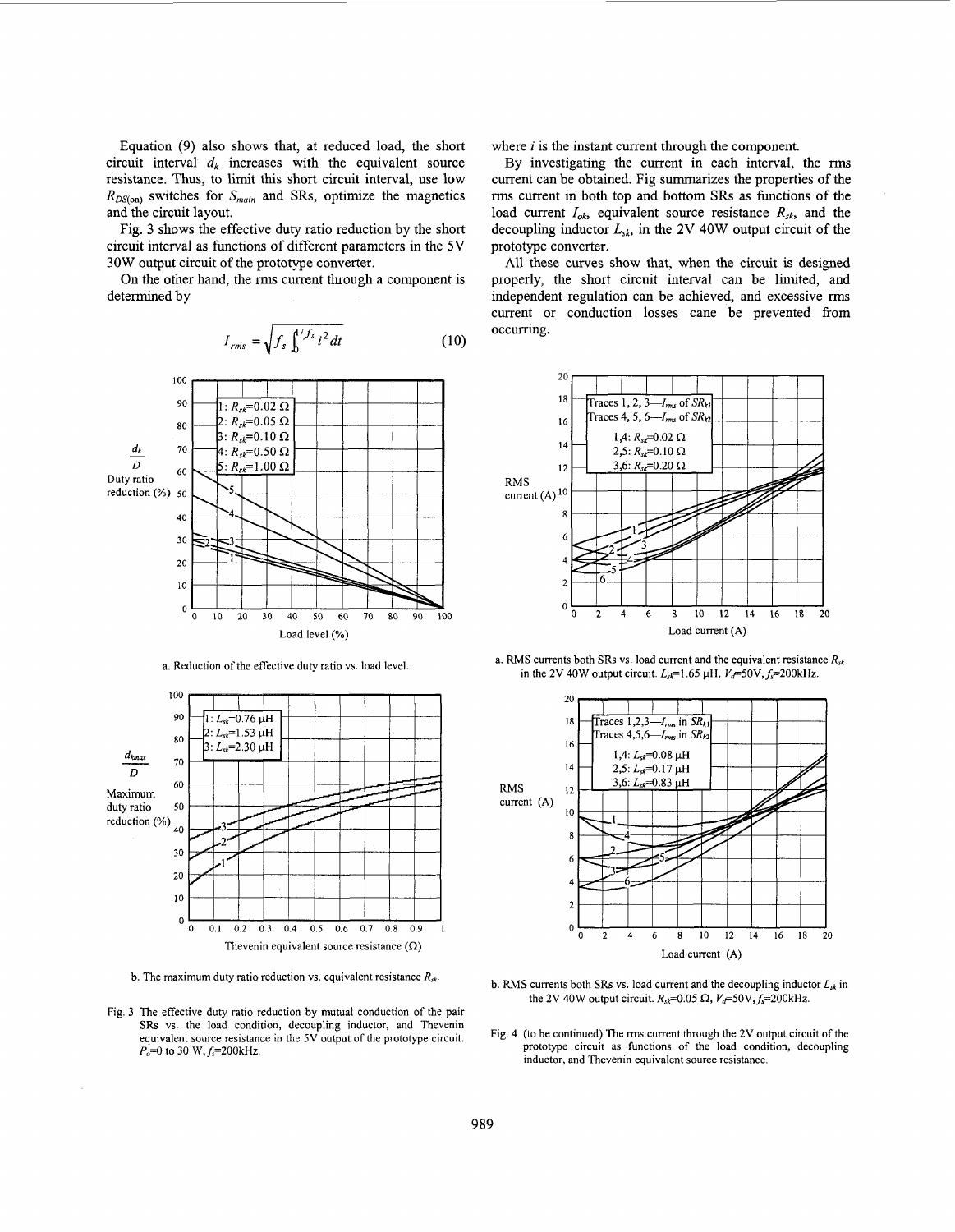<span id="page-4-0"></span>

c. **RMS** currents both SRs vs. the decoupling inductor  $L_{sk}$  in the 2V 40W output circuit under open circuit conditions.  $I_{ok}$ =0A,  $V_d$ =50V,  $f_s$ =200kHz.



d. **RMS** currents both SRs vs. the equivalent resistance  $R_{sk}$  in the 2V 40W output circuit under open circuit conditions.  $I_{ok}$ =0A,  $V_d$ =50V, $f_s$ =200kHz.

Fig. 4 The rms current through the **2V** output circuit of the prototype circuit as functions of the load condition, decoupling inductor, and Thevenin equivalent source resistance.

### IV. **DESIGN** PROCEDURE

Based on the analysis, the design procedure can be readily generated. Following are the selection criteria of each key component. The curves in Fig. **3** and Fig. 4 should be consulted to refine the selection of each component.

*A. D* 

The maximum *D* at the lowest input voltage should be limited below 0.5, if the reset winding has the same turns as does the primary winding, so as to guarantee successful reset of the power transformer in each switching cycle. However, the maximum *D* shall not be too small, or higher output filter may be required to meet the application specifications on ripples. 0.41 to 0.45 are good values for the maximum *D* at the lowest input voltage.

# B.  $S_{main}$ ,  $SR_{kl}$  and  $SR_{k2}$

All these switches should have the least  $R_{DS(on)}$ , as seen in Fig. 4. They must also meet the rating requirement.

The rms current at full load condition is almost the same as in the conventional forward circuit, but at reduced load, short circuit by the SRs seems increasing the peak current. However, by consulting Fig. 4, the rms current at reduced load can be kept lower than the rms current at full load, if the circuit is designed properly.

In short, selection of the main and SR switches can follow the conventional design procedure.

# $C. N_p/N_{sk}$

Selection of the magnetizing inductance of the power transformer can follow the conventional design procedure, as the operating of the proposed converter topology does not change the way the forward transformer operates.

In selecting the turns ratio, it is determined by

$$
\frac{N_p}{N_{sk}} = \frac{D_{\text{max}} V_{d \text{ min}}}{V_{ok} + (R_{sk} + f_s L_{sk}) I_{ok}}
$$
(11)

 $D.$   $L_{sk}$ 

It is noticed from (2) that, even if  $d_k$  is zero under full load, a reduction of effective duty ratio by  $L_{sk}$  still exists, i.e.  $\Delta_{kl}$ , and this reduction increases with  $L_{sk}$ . A higher duty ratio reduction should be avoided, otherwise a larger output inductor must be employed to limit the ripples in the output.

On the other hand, as seen from Fig. 4, *Lsk* should not be **too** small, or excessive rms current and hence excessive conduction losses would be resulted.

Therefore, tradeoff must be made **in** selecting *Lsk.* In the prototype converter,  $\Delta_{k1}$  is set to 0.05 to 0.1. Thus,

$$
L_{sk} = \frac{N_{sk}V_d}{N_p f_s I_{ok}} \Delta_{1k} \tag{12}
$$

It is important to point out that, *Lsk* must be prevented from saturation under the worst case conditions, otherwise, it loses the voltage decoupling function, and then failure of whole circuit happens.

The output filter can also follow the conventional design. Techniques in [8-10] can be used to achieve soft switching of the main switch and self reset of the power transformer, to further improve the converter's performance.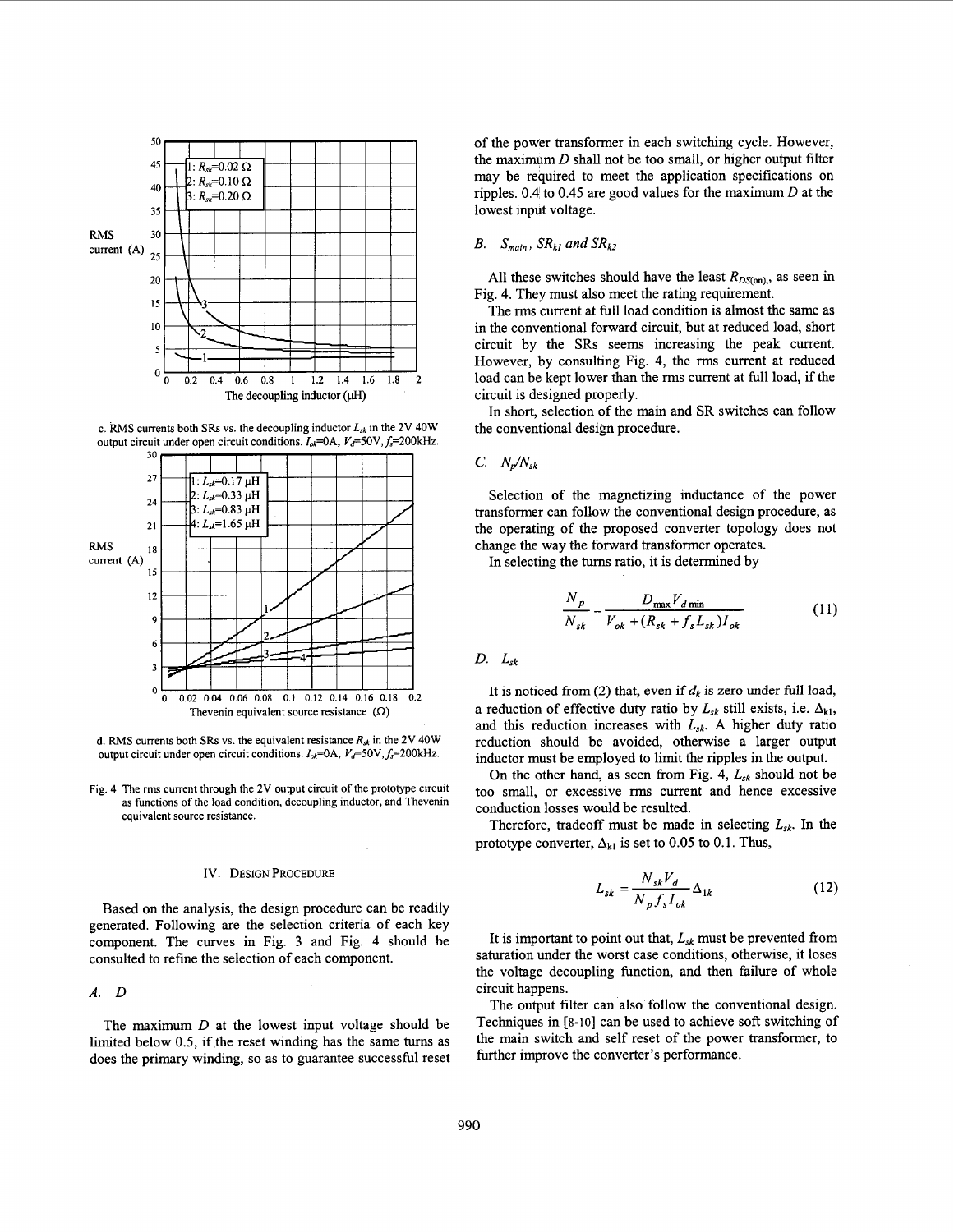# <span id="page-5-0"></span>*E. An design example*

The principal parameters of the prototype converter are shown in Table I.

| Parameter | Specifications | Components      | Selections      |
|-----------|----------------|-----------------|-----------------|
| r d       | 35-75 V dc     | $N_r/N_{s1}$    |                 |
|           | 200 kHz        | $N_p/N_{s2}$    | 1.2             |
| $V_{o1}$  | 5.0 V          | $L_{s1}/L_{s2}$ | 1.2 μH/0.36μH   |
| اها       | 6.0A           | <b>SRs</b>      | <b>MTP75N05</b> |
| $V_{o2}$  | 2.0V           | $S_{main}$      | <b>IRF640</b>   |
| $I_{o2}$  | 20 A           | $L_o/C_{ol}$    | 32uH/120uF      |
| $J_{max}$ | 0.45           | $L_{o2}/C_{o2}$ | 4.2uH/120uF     |

Table **I** Principal parameters of the prototype converter

#### **V.** EXPERIMENTAL RESULTS

Experiments are carried out on the prototype circuit to verify the concepts of the proposed converter. During the test the circuit can only output **12 A** at the **2V** output and **3A** at the **5V** output. Full load current is not obtainable in this breadboard prototype due the higher voltage drops along the current path, and also due to the improperly designed power transformer turns ratio, otherwise the regulation is lost. This problem can be overcome by using a higher turns ratio in the power transformer in the future work.



a. The gating of the SRs at full load for the  $2$  V output.  $I_o$ =12 A.



a. The gating of the **SRs** at no load for the 2 V output. *I,=O* **A.** 

Fig. **5**  The gating of the **SRs** under different load conditions for the 2V output.  $V_d$ =55V,  $f_s$ =200kHz. Scales: timimg-lus/div.; voltage-10Vldiv.; current-l0Ndiv. Traces:l-load current; 2-gating of the bottom **SR,** 3-gating of the top SR



a. The output voltage vs. input voltage step up. Timing-10ms/div.



b. The output voltage vs. load step up. Timing-0.1ms/div.  $V_d$ =55V.

Fig. **6** The precise and independent regulation of each output voltage against input and load variation.



a. The current through the top SR of the 2V output at full load **(12A)** 



b. The current through the top SR of the 2V output at no load **(OA)** 

Fig. **7** The current flowing through the top SR current at different load conditions for the 2 V output.  $V_d$ =55V,  $f_s$ =200kHz.. Scales: timimglµs/div.; voltge-l0V/div; current-10A/div. Traces:1-top SR current; 2-gating of the bottom **SR** 3-gating of the top SR .